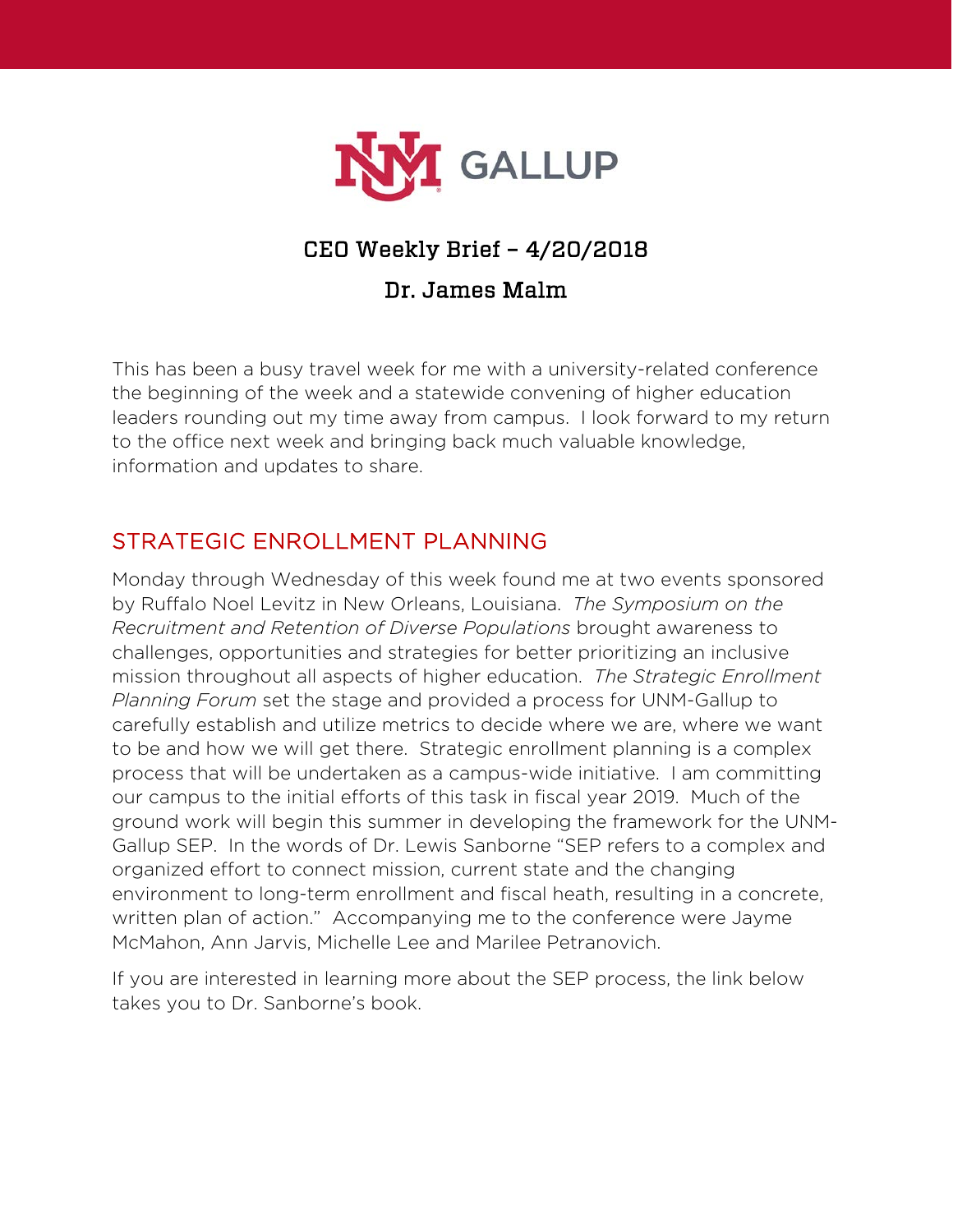#### **Strategic Enrollment Planning: A Dynamic** Collaboration

with shifting ma<br>and expectatior

Edited by Lewis W. Sanborne, PhD

#### HIGHER EDUCATION DEPARTMENT SUMMIT

Today I am attending the *Higher Education Department Governance Summit: Learning from the Best.* HED Secretary Barbara Damron is continuing conversations about the best way to govern branch campuses and community colleges. I look forward to bringing a branch campus perspective to the discussions. Please see the link below for the summit agenda.



**NEW MEXICO** HIGHER EDUCATION DEPARTMENT

### DIRECTOR OF BUSINESS OPERATIONS

Please join me in welcoming Mr. Robert Griego as the new UNM-Gallup director of business operations. Robert will assume his position on May 1<sup>st</sup> so please reach out to him as he joins our campus community. He brings with him over 25 years of accounting and management experience and a strong background in public budgeting. Most recently, Robert was the deputy treasurer for McKinley County and prior to that was the finance director for Cibola County. He holds a B.A. in Accountancy from New Mexico State University.

#### DEAN OF INSTRUCTION AND CHAIR OF BUSINESS AND APPLIED TECHNOLOGY SEARCH

There are currently no ongoing negotiations with any applicants in the most recent pool for dean of instruction candidates. I am setting forth a plan to